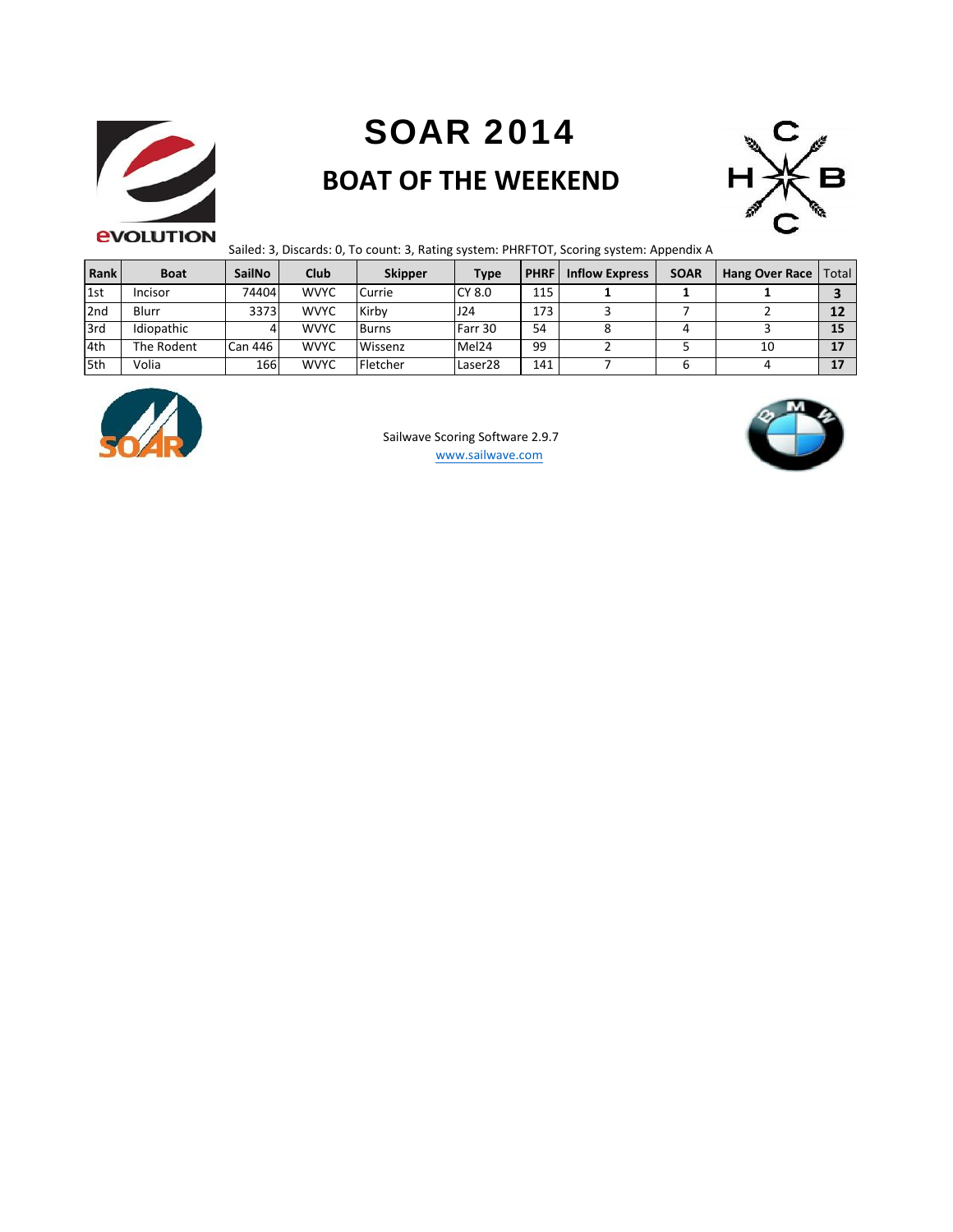



## **Inflow Express**

| Rank         | <b>Boat</b>  | <b>SailNo</b>    | Club        | <b>Type</b>       | Friday July 25<br><b>PHRF</b> | <b>Start</b> | Finish   | <b>Elapsed</b> | <b>Corrected</b> |
|--------------|--------------|------------------|-------------|-------------------|-------------------------------|--------------|----------|----------------|------------------|
| $\mathbf{1}$ | Incisor      | 74404            | <b>WVYC</b> | CY 8.0            | 115                           | 16:05        | 17:18:49 | 1:13:49        | 1:15:34          |
| 2            | The Rodent   | Can 4            | <b>WVYC</b> | Mel24             | 99                            | 16:05        | 17:17:17 | 1:12:17        | 1:15:54          |
|              |              |                  |             |                   |                               |              |          |                |                  |
| 3            | Blurr        | 3373             | <b>WVYC</b> | J24               | 173                           | 16:05        | 17:27:56 | 1:22:56        | 1:17:47          |
| 4            | Natural High | 67749            | SQYC        | <b>J30</b>        | 139                           | 16:05        | 17:23:59 | 1:18:59        | 1:17:54          |
| 5            | Silik        | 16617            | <b>JSA</b>  | CC 30             | 197                           | 16:05        | 17:31:16 | 1:26:16        | 1:18:12          |
| 6            | Domantrix    | 43482            | <b>RVYC</b> | X199              | 76                            | 16:05        | 17:16:57 | 1:11:57        | 1:18:28          |
| 7            | Volia        | 166              | <b>WVYC</b> | Laser28           | 141                           | 16:05        | 17:25:14 | 1:20:14        | 1:18:54          |
| 8            | Idiopathic   | 4                | <b>WVYC</b> | Farr 30           | 54                            | 16:05        | 17:14:44 | 1:09:44        | 1:18:58          |
| 9            | Rubato       | 74408            | <b>VRC</b>  | Han400e           | 90                            | 16:05        | 17:19:52 | 1:14:52        | 1:19:47          |
| 10           | Hurricane    | 571              | <b>RVYC</b> | 11MOD             | 83                            | 16:05        | 17:19:09 | 1:14:09        | 1:19:56          |
| 11           | Jalepeno     | Can <sub>3</sub> | SQYC        | M242              | 156                           | 16:05        | 17:29:02 | 1:24:02        | 1:20:48          |
| 12           | Salus        | 19375            | <b>SLYC</b> | Eric 27           | 232                           | 16:05        | 17:39:25 | 1:34:25        | 1:21:37          |
| 13           | Lithium      | 18172            | <b>TCYC</b> | 030               | 93                            | 16:05        | 17:22:14 | 1:17:14        | 1:21:54          |
| 14           | Slingshot    | 39541            | <b>TCYC</b> | SJ24              | 228                           | 16:05        | 17:39:30 | 1:34:30        | 1:22:07          |
| 15           | Vivace       | 125              | SQYC        | Laser28           | 144                           | 16:05        | 17:29:01 | 1:24:01        | 1:22:15          |
| 16           | Fortissimo   | 5934             | <b>WVYC</b> | GrandSup          | 72                            | 16:05        | 17:20:00 | 1:15:00        | 1:22:21          |
| 17           | Dolce        | 51647            | <b>RVYC</b> | Ben 40.7          | 54                            | 16:05        | 17:17:59 | 1:12:59        | 1:22:39          |
| 18           | La Gabrielle | 4723             | SQYC        | <b>CS33</b>       | 150                           | 16:05        | 17:31:33 | 1:26:33        | 1:23:58          |
| 19           | Ultraman II  | 69307            | <b>RVYC</b> | <b>Ross 930</b>   | 100                           | 16:05        | 17:26:35 | 1:21:35        | 1:25:32          |
| 20           | <b>New</b>   | 40318            | <b>TCYC</b> | Jean 36s          | 122                           | 16:05        | 17:31:19 | 1:26:19        | 1:27:24          |
| 21           | XS           | 29919            | <b>VRC</b>  | Hot 31X           | 109                           | 16:05        | 17:30:08 | 1:25:08        | 1:27:59          |
| 22           | Shenanigans  | 39803            | SQYC        | Farr9.2           | 156                           | 16:05        | 17:41:57 | 1:36:57        | 1:33:13          |
| 23           | Lucille      |                  | <b>POYC</b> | New <sub>33</sub> | 177                           | 16:05        | 17:46:46 | 1:41:46        | 1:34:54          |

Weather: +21C Pam Rock 9Knts Inflow, Porteau Cove Est 10-12kts Squamish Harbour Avg 20 Gusting 24



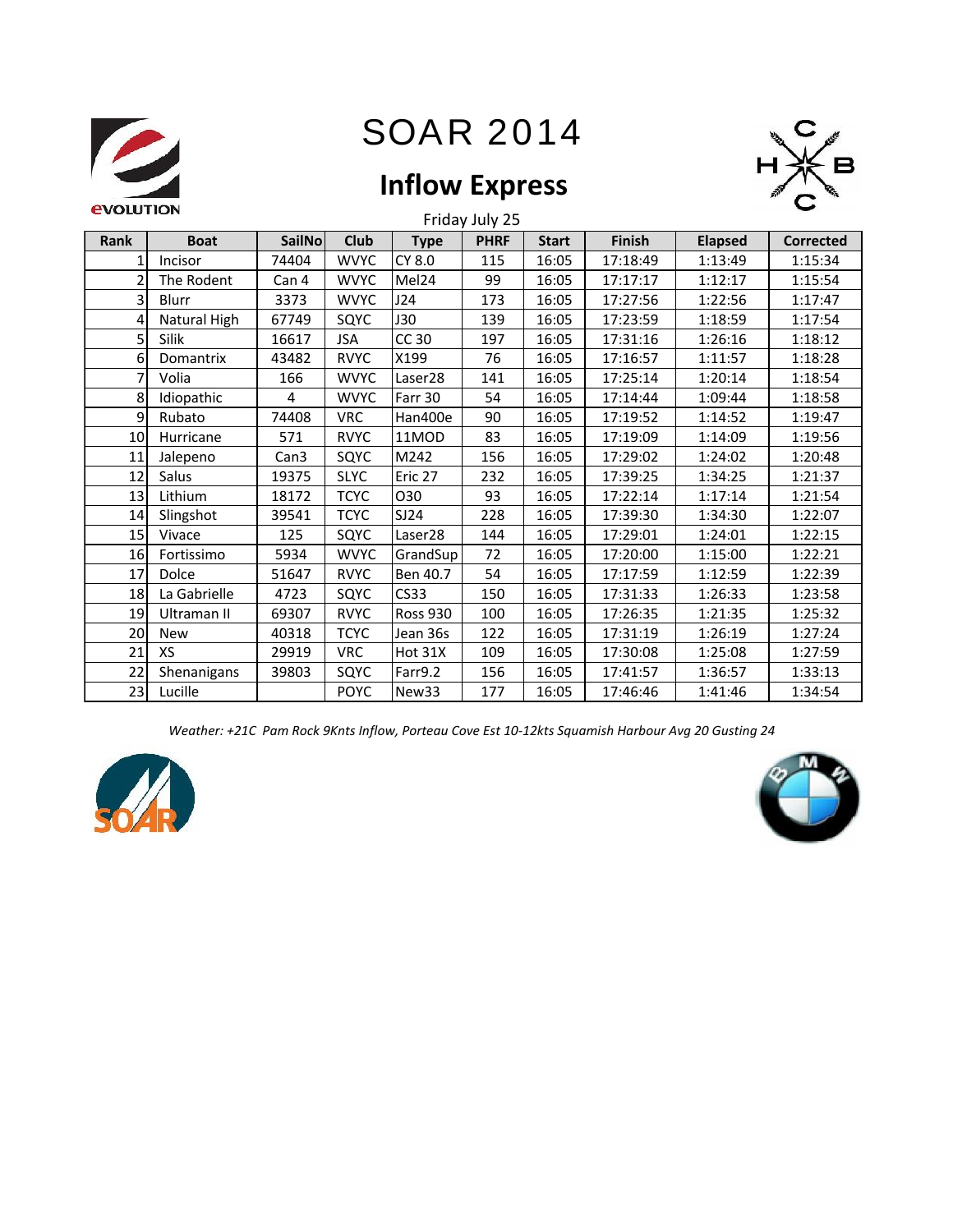



### **Long Course Saturday July 26 2014**

| Rank | <b>Fleet</b> | <b>Boat</b>   | <b>SailNo</b>    | <b>Club</b>  | <b>Type</b>         | <b>PHRF</b> | <b>Start</b> | <b>Finish</b> | <b>Elapsed</b> | <b>Corrected</b> |
|------|--------------|---------------|------------------|--------------|---------------------|-------------|--------------|---------------|----------------|------------------|
|      | . Long       | Incisor       | 74404            | <b>WVYC</b>  | CY 8.0              | 115         | 11:05        | 15:30:49      | 4:25:49        | 4:32:06          |
|      | 2 Long       | Rubato        | 74408            | <b>VRC</b>   | Han400e             | 90          | 11:05        | 15:26:42      | 4:21:42        | 4:38:52          |
|      | 3 Long       | Lithium       | 18172            | <b>TCYC</b>  | O <sub>30</sub>     | 93          | 11:05        | 15:28:05      | 4:23:05        | 4:38:58          |
|      | 4 Long       | Idiopathic    | 4                | <b>WVYC</b>  | Farr 30             | 54          | 11:05        | 15:13:20      | 4:08:20        | 4:41:13          |
|      | 5 Long       | The Rodent    | <b>Can 446</b>   | <b>WVYC</b>  | Mel <sub>24</sub>   | 99          | 11:05        | 15:33:31      | 4:28:31        | 4:41:58          |
|      | 6 Long       | Volia         | 166              | <b>WVYC</b>  | Laser <sub>28</sub> | 141         | 11:05        | 15:53:06      | 4:48:06        | 4:43:18          |
|      | 7 Long       | Blurr         | 3373             | <b>WVYC</b>  | J24                 | 173         | 11:05        | 16:07:41      | 5:02:41        | 4:43:54          |
|      | 8 Long       | Natural High  | 67749            | SQYC         | <b>J30</b>          | 139         | 11:05        | 15:52:54      | 4:47:54        | 4:43:58          |
|      | 9 Long       | Domantrix     | 43482            | <b>RVYC</b>  | X199                | 76          | 11:05        | 15:29:05      | 4:24:05        | 4:48:01          |
|      | 10 Long      | Jalepeno      | Can <sub>3</sub> | SQYC         | M242                | 156         | 11:05        | 16:07:21      | 5:02:21        | 4:50:43          |
|      | 11 Long      | Hurricane     | 571              | <b>RVYC</b>  | 11MOD               | 83          | 11:05        | 15:37:35      | 4:32:35        | 4:53:50          |
|      | 12 Long      | Dolce         | 51647            | <b>RVYC</b>  | Ben 40.7            | 54          | 11:05        | 15:25:45      | 4:20:45        | 4:55:16          |
|      | 13 Long      | Fortissimo    | 5934             | <b>WVYC</b>  | GrandSup            | 72          | 11:05        | 15:34:54      | 4:29:54        | 4:56:21          |
|      | 14 Long      | Ultraman II   | 69307            | <b>RVYC</b>  | <b>Ross 930</b>     | 100         | 11:05        | 15:54:01      | 4:49:01        | 5:03:00          |
|      | 15 Long      | Vivace        | 125              | SQYC         | Laser28             | 144         | 11:05        | 16:15:10      | 5:10:10        | 5:03:38          |
|      | 16 Long      | New Adventure | 40318            | <b>TCYC</b>  | Jean 36s            | 122         | 11:05        | 16:22:03      | 5:17:03        | 5:21:00          |
|      | 17 Long      | <b>XS</b>     | 29919            | <b>VRC</b>   | Hot 31X             | 109         | 11:05        | 16:30:24      | 5:25:24        | 5:36:16          |
|      | 18 Long      | Beats Per Min | 18310            | <b>SNSYC</b> | O <sub>30</sub>     | 99          |              |               | <b>DNF</b>     |                  |
|      | 18 Long      | Shenanigans   | 39803            | SQYC         | Farr9.2             | 156         |              |               | <b>DNF</b>     |                  |

### **Short Course**

| Rank | <b>Fleet</b>  | <b>Boat</b>             | <b>SailNo</b> | <b>Club</b> | <b>Type</b>       | <b>PHRF</b> | <b>Start</b> | <b>Finish</b> | <b>Elapsed</b> | <b>Corrected</b> |
|------|---------------|-------------------------|---------------|-------------|-------------------|-------------|--------------|---------------|----------------|------------------|
|      |               | 1 Short Slingshot       | 39541         | <b>TCYC</b> | SJ24              | 228         | 11:13        | 14:35:41      | 3:22:41        | 2:56:08          |
|      |               | 2 Short Crystal Dolphin | 74333         | <b>DCYC</b> | CC26              | 221         | 11:13        | 14:36:22      | 3:23:22        | 2:58:24          |
|      | 3 Short Salus |                         | 19375         | <b>SLYC</b> | Eric 27           | 232         | 11:13        | 14:48:00      | 3:35:00        | 3:05:50          |
|      | 4 Short       | La Gabrielle            | 4723          | SQYC        | <b>CS33</b>       | 180         | 11:13        | 14:35:58      | 3:22:58        | 3:08:28          |
|      | 5 Short Silik |                         | 16617         | <b>JSA</b>  | CC 30             | 197         | 11:13        | 14:46:22      | 3:33:22        | 3:13:26          |
|      | 6 Short Alida |                         | 32            | SQYC        | H 355             | 168         | 11:13        | 14:46:42      | 3:33:42        | 3:21:54          |
|      |               | 7 Short Lucille         |               | <b>POYC</b> | New <sub>33</sub> | 177         | 11:13        | 14:51:21      | 3:38:21        | 3:23:38          |
|      |               | 8 Short Sorcery         |               | SQYC        | SQYC              | 198         | 11:13        | 15:15:16      | 4:02:16        | 3:39:19          |
|      |               | 9 Short Wingspread      |               | SQYC        | New 27            | 241         | 11:13        | 15:46:21      | 4:33:21        | 3:53:29          |
|      | 10 Short      | BellaLina 2             | 2125          | SQYC        | <b>Cat 26</b>     | 238         | 11:13        | 15:48:34      | 4:35:34        | 3:56:18          |

*Weather: +25C -Defense Island 8-10 kts Squamish Harbour Avg 22 Gusting 26*



Sailwave Scoring Software 2.9.7 www.sailwave.com

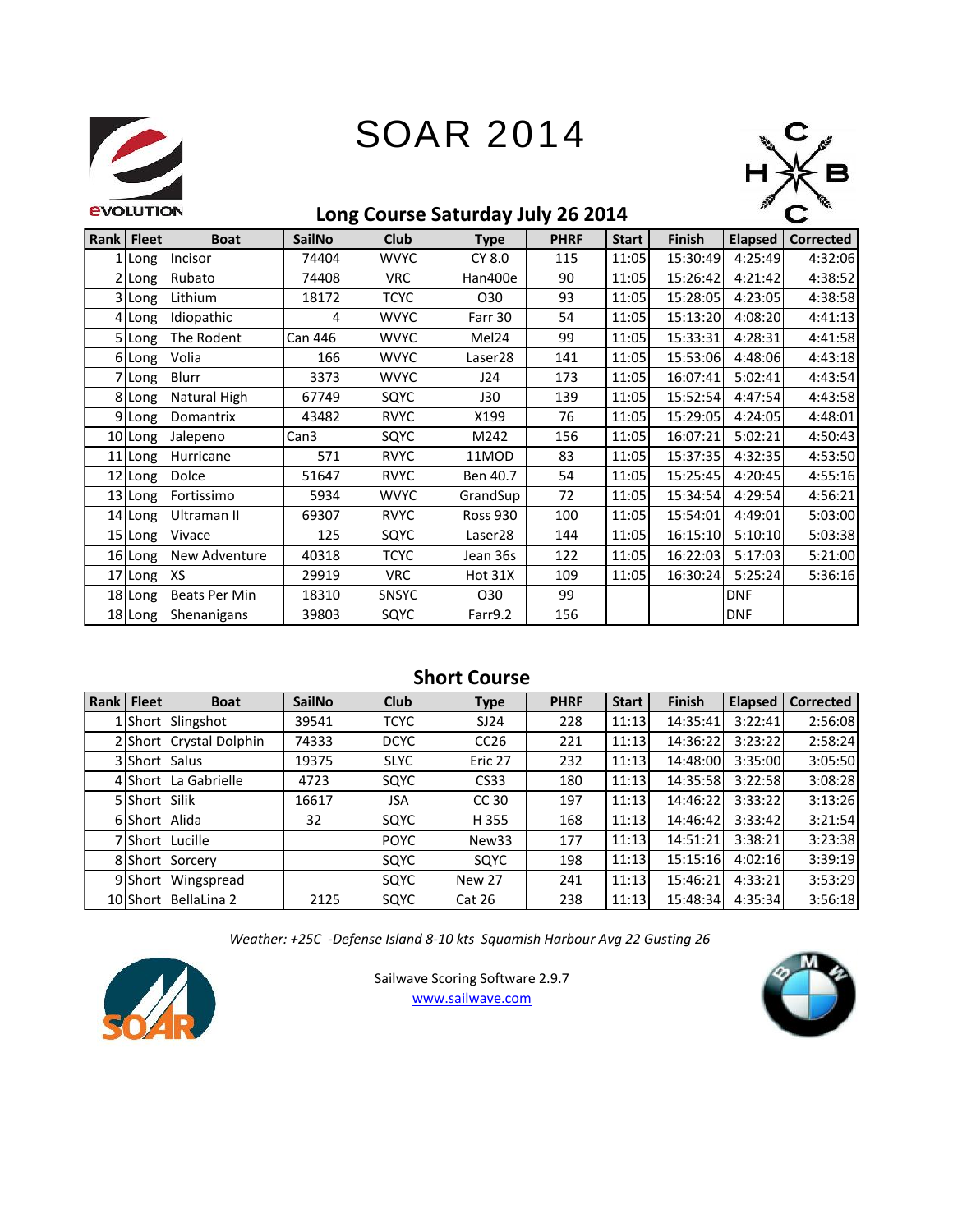



## Divisions

### **PHRF A Fleet**

| Rank | <b>Boat</b>   | <b>SailNo</b> | Club        | Type     |    | <b>PHRF</b> Start | Finish                 | Elapsed | Corrected |
|------|---------------|---------------|-------------|----------|----|-------------------|------------------------|---------|-----------|
|      | 1 Ildiopathic |               | <b>WVYC</b> | Farr 30  | 54 |                   | 11:05 15:13:20         | 4:08:20 | 4:41:13   |
|      | 2 Domantrix   | 43482         | <b>RVYC</b> | X99      | 76 |                   | 11:05 15:29:05         | 4:24:05 | 4:48:01   |
|      | 3 Hurricane   | 571           | <b>RVYC</b> | 11MOD    | 83 |                   | 11:05 15:37:35 4:32:35 |         | 4:53:50   |
|      | 4 Dolce       | 51647         | <b>RVYC</b> | Ben 40.7 | 54 |                   | 11:05 15:25:45         | 4:20:45 | 4:55:16   |
|      | 5 Fortissimo  | 5934          | <b>WVYC</b> | GrandSup | 72 |                   | $11:05$ 15:34:54       | 4:29:54 | 4:56:21   |

#### **PHRF B Fleet**

| Rank | <b>Boat</b>     | <b>SailNo</b> | Club         | Type              |     | <b>PHRF</b> Start | Finish         | <b>Elapsed</b> | Corrected |
|------|-----------------|---------------|--------------|-------------------|-----|-------------------|----------------|----------------|-----------|
|      | 1 Rubato        | 74408         | VRC.         | Han400e           | 90  |                   | 11:05 15:26:42 | 4:21:42        | 4:38:52   |
|      | 2 Lithium       | 18172         | TCYC         | O <sub>30</sub>   | 93  |                   | 11:05 15:28:05 | 4:23:05        | 4:38:58   |
|      | 3 The Rodent    | Can 446       | <b>WVYC</b>  | Mel <sub>24</sub> | 99  |                   | 11:05 15:33:31 | 4:28:31        | 4:41:58   |
|      | 4 Ultraman II   | 69307         | <b>RVYC</b>  | <b>Ross 930</b>   | 100 |                   | 11:05 15:54:01 | 4:49:01        | 5:03:00   |
|      | 5 Beats Per Min | 18310         | <b>SNSYC</b> | O <sub>30</sub>   | 99  |                   |                | <b>DNF</b>     |           |

#### **PHRF C Fleet**

| Rank | <b>Boat</b>     | <b>SailNo</b> | Club        | Type                | <b>PHRF</b> | <b>Start</b> | <b>Finish</b>  | Elapsed | Corrected |
|------|-----------------|---------------|-------------|---------------------|-------------|--------------|----------------|---------|-----------|
|      | 1 Incisor       | 74404         | <b>WVYC</b> | CY 8.0              | 115         |              | 11:05 15:30:49 | 4:25:49 | 4:32:06   |
|      | 2 Volia         | 166           | <b>WVYC</b> | Laser28             | 141         |              | 11:05 15:53:06 | 4:48:06 | 4:43:18   |
|      | 3 Natural High  | 67749         | SQYC        | J30                 | 139         |              | 11:05 15:52:54 | 4:47:54 | 4:43:58   |
|      | 4 Vivace        | 125           | SQYC        | Laser <sub>28</sub> | 144         |              | 11:05 16:15:10 | 5:10:10 | 5:03:38   |
|      | 5 New Adventure | 40318         | <b>TCYC</b> | Jean 36s            | 122         |              | 11:05 16:22:03 | 5:17:03 | 5:21:00   |
|      | 6 XS            | 29919         | <b>VRC</b>  | Hot 31X             | 109         |              | 11:05 16:30:24 | 5:25:24 | 5:36:16   |

### **PHRF D Fleet**

| Rank | <b>Boat</b>   | <b>SailNo</b>    | Club        | Type    |     | <b>PHRF</b> Start | <b>Finish</b>          | Le Elapsed L | Corrected |
|------|---------------|------------------|-------------|---------|-----|-------------------|------------------------|--------------|-----------|
|      | 1 Blurr       |                  | 3373 WVYC   | 124     |     |                   | 173 11:05 16:07:41     | 5:02:41      | 4:43:54   |
|      | 2 Jalepeno    | Can <sub>3</sub> | <b>SOYC</b> | M242    |     |                   | 156   11:05   16:07:21 | 5:02:21      | 4:50:43   |
|      | 3 Shenanigans | 39803 SQYC       |             | Farr9.2 | 156 |                   |                        | <b>DNF</b>   |           |

#### **Short Course**

| Rank | <b>Boat</b>       | SailNo | Club        | Type              | <b>PHRF</b> | <b>Start</b> | <b>Finish</b> | Elapsed | Corrected |
|------|-------------------|--------|-------------|-------------------|-------------|--------------|---------------|---------|-----------|
|      | 1 Slingshot       | 39541  | <b>TCYC</b> | SI24              | 228         | 11:13        | 14:35:41      | 3:22:41 | 2:56:08   |
|      | 2 Crystal Dolphin | 74333  | <b>DCYC</b> | CC26              | 221         | 11:13        | 14:36:22      | 3:23:22 | 2:58:24   |
|      | 3 Salus           | 19375  | <b>SLYC</b> | Eric 27           | 232         | 11:13        | 14:48:00      | 3:35:00 | 3:05:50   |
|      | 4 La Gabrielle    | 4723   | SQYC        | CS33              | 180         | 11:13        | 14:35:58      | 3:22:58 | 3:08:28   |
|      | 5 Silik           | 16617  | JSA         | CC 30             | 197         | 11:13        | 14:46:22      | 3:33:22 | 3:13:26   |
|      | 6 Alida           | 32     | SQYC        | H 355             | 168         | 11:13        | 14:46:42      | 3:33:42 | 3:21:54   |
|      | 7 Lucille         |        | <b>POYC</b> | New <sub>33</sub> | 177         | 11:13        | 14:51:21      | 3:38:21 | 3:23:38   |
|      | 8 Sorcery         |        | SQYC        | SOYC              | 198         | 11:13        | 15:15:16      | 4:02:16 | 3:39:19   |
|      | 9 Wingspread      |        | SQYC        | New 27            | 241         | 11:13        | 15:46:21      | 4:33:21 | 3:53:29   |
|      | 10 BellaLina 2    | 2125   | SQYC        | Cat 26            | 238         | 11:13        | 15:48:34      | 4:35:34 | 3:56:18   |



Sailwave Scoring Software 2.9.7 www.sailwave.com